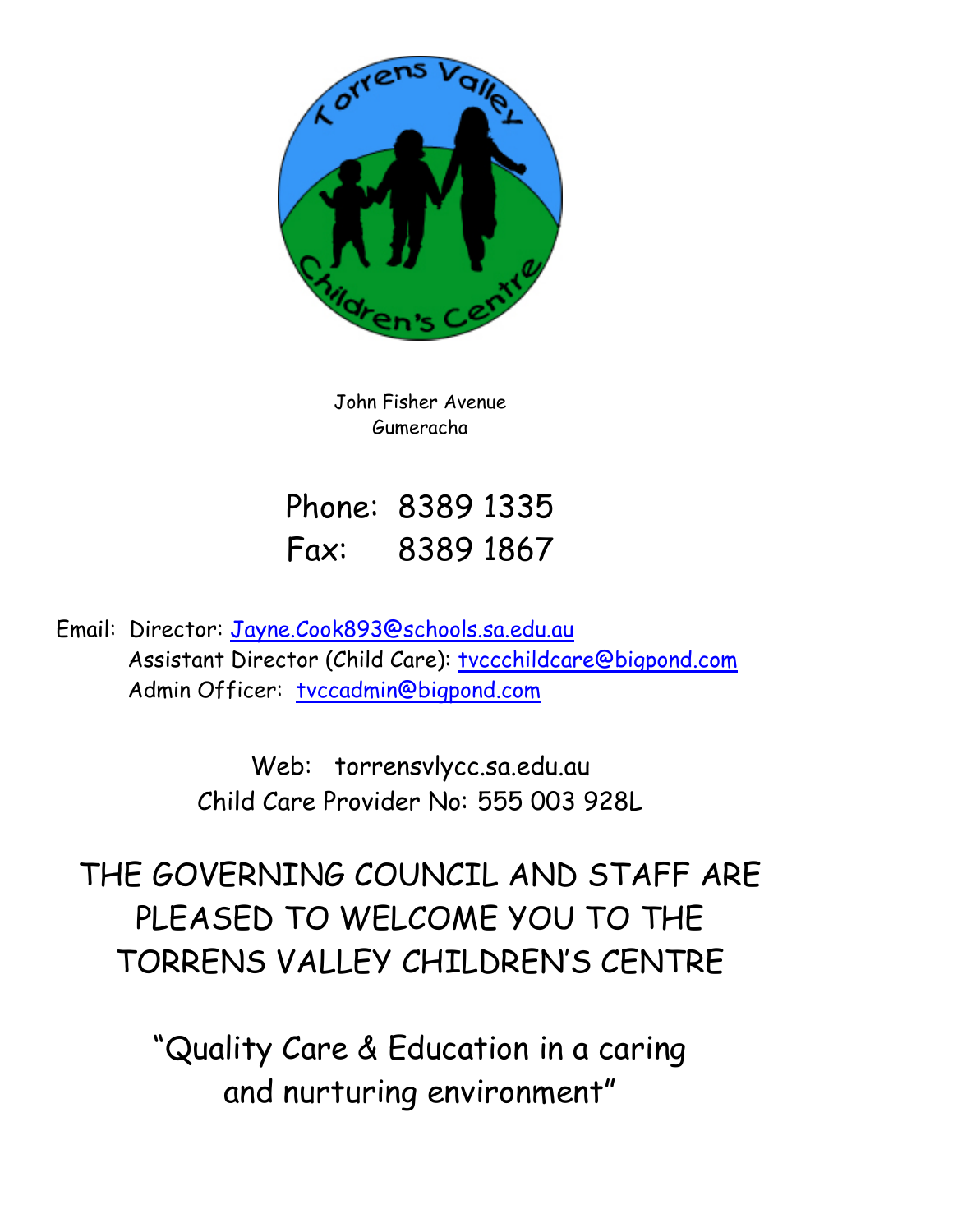## **MANAGEMENT OF THE CENTRE**

The Centre is managed by a Management Committee and Governing Council. These groups generally consist of the same membership and are comprised of parents of children who attend our Child Care, Kindy or both services. There is one meeting time (8 – 10 meetings per year) where business for both services is discussed and decisions/recommendations made. The Centre Director and staff representatives also attend meetings. The Governing Council/Management Committee's role is to support and guide the management/running of the centre and help make the best decisions for children. There are no formal skills required to be member – we elect and welcome new members each year at our annual AGM in February. It is a valuable opportunity to become more involved and have say in your child's education and care and a great way to meet new people!!!

## **PARENT INVOLVEMENT IN THE CENTRE**

Your membership of, or input into the Governing Council/Management Committee is encouraged. In this way parents are able to gain insight into and to contribute to their children's wellbeing and learning in the Centre.

Staff are always willing and happy to speak to parents about their child's day. If you would like to discuss issues around your child's learning and development you may wish to make an appointment with one of the staff so we are able to put aside some time, free of interruptions. We try to encourage parents to become involved in the Centre's activities, where and when possible. Please have a chat to a team member about how you can be involved!

#### **STAFF**

The staff of the Torrens Valley Children's Centre aim to provide a stimulating and challenging environment for your child to grow and learn in. Within the staff team there is a range of qualifications and experience. Our relief staff are an important part of our team and are experienced in working with young children. We endeavour to employ regular relievers so that trusting relationships can develop between them and the children. Photographs and names of staff are on the noticeboard in the entrance foyer.

#### **FEES/COSTS**

We are a not for Department for Education, not for profit centre. The fees charged are determined by the Governing Council/Management Committee and reflect the true cost of providing the service.

#### **SERVICES AND DAILY OPERATIONS**

The Centre is open from 7.00am to 6.30pm Monday to Friday, 50 weeks of the year, excluding public holidays. It is closed for 2 weeks over the Christmas period.

#### **CHILDCARE SERVICES**

- Full Day Session 7.00am 6.30pm
- Before and After Kindergarten Care (7.00am 9.00am AND 3.00pm 6.30pm) on Kindy days.

Fees – Please see current Financial Policy & Fee Structure Policy.

#### **KINDERGARTEN SESSIONS**

All children are entitled to 12 months of fulltime kindergarten (currently 15 hours per week or 600 hours over 12 months) in the year prior to starting school. At TVCC this is offered as 2 full days (Tuesday & Wednesday) in term's 1 & 2 and 3 full days (Tuesday, Wednesday & Thursday) in terms 3 & 4.

Full day sessions are from 9.00am – 3.00pm.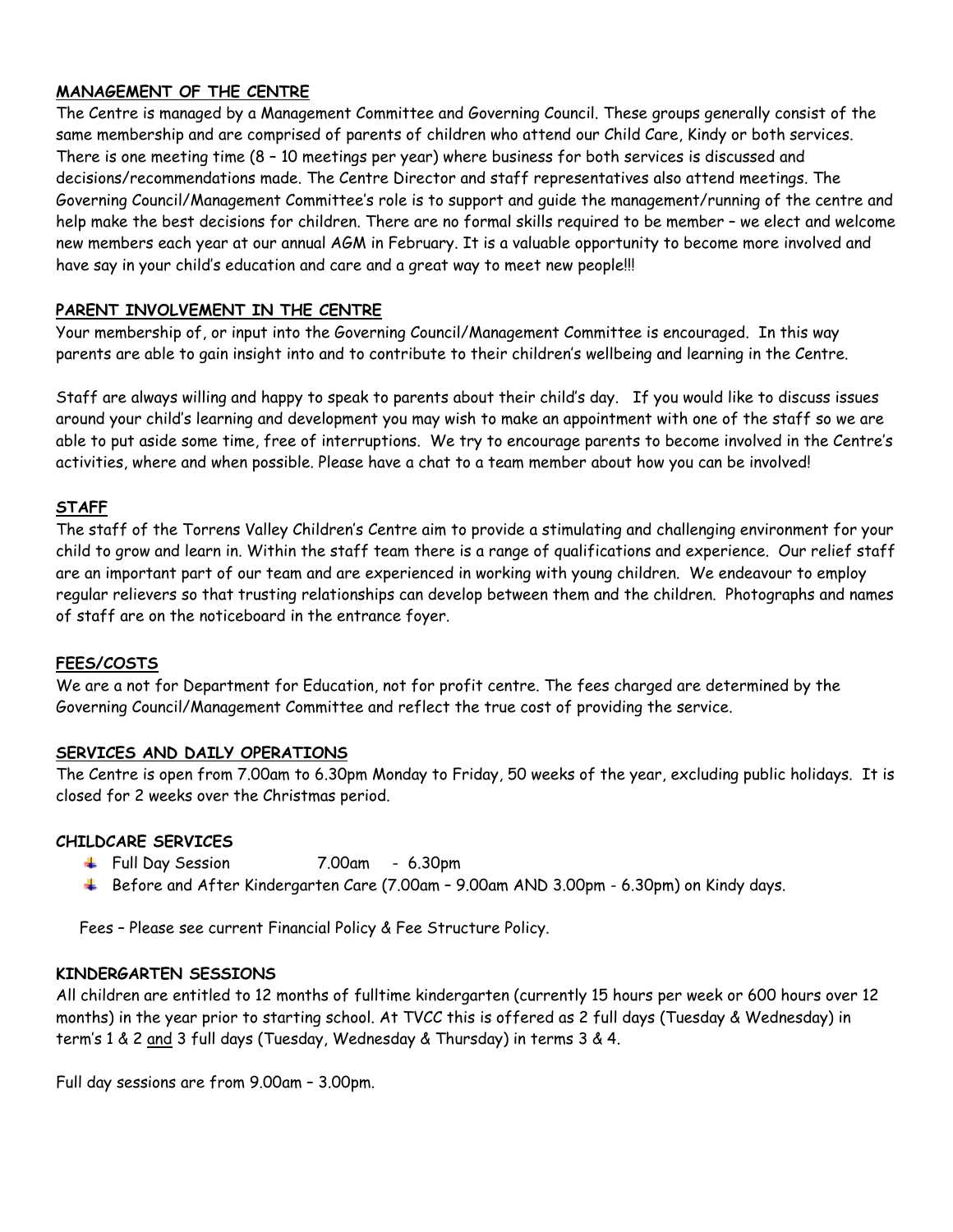We have one Kindy intake per year only - at the beginning of term 1. Children who turn 4 on or before 30<sup>th</sup> April are eligible to start Kindergarten at the beginning of that year. Children who turn 4 after 30<sup>th</sup> April will start Kindy the following year

**Parent Costs: for 2021** Fulltime Kindy \$160.00 per term + \$10.00 materials and service Levy**.**

# **ADDITIONAL NEEDS PROGRAM**

Our Centre is inclusive of all children and their families. If you are concerned about any area of your child's development and/or feel your child would benefit from additional support please talk with the Director or a staff member. We are able to access expert advice/support from the Department for Education Support Services Team (Kindy) and Inclusion SA (Childcare).

# **PLAYGROUP**

We are currently (June 2021) unable to offer a Playgroup program due to not being able to attract a Parent Volunteer Coordinator to manage this.

# **ALLERGY AWARE CENTRE**

We are an allergy aware centre. This means that if we have children attending the centre, who have severe allergic reactions to foods such nuts, we will do everything possible to ensure the safety of that child. This may include asking parents to refrain from bringing certain foods into the centre. We appreciate your support in these instances.

# **SECURITY/CUSTODY AND COLLECTION OF CHILDREN POLICY**

# **(KINDERGARTEN AND CHILDCARE)**

This is a matter of great importance to the staff, as well as to parents/ caregivers/ guardians using the Torrens Valley Children's Centre Inc. If it has been arranged for another person to deliver or pick up your child, please make sure that the following procedures are clearly understood.

- 1. All parents/caregivers/guardians are required to record daily times in and out, and to sign the **ATTENDANCE REGISTER** – currently (as at June 2021) this is do0ne by the Child Cae or Kindy staff.
- 2. Parents/caregivers/guardians must bring children into the Centre and notify staff when leaving at arrival and departure times. Kindergarten staff will dismiss children by name at the end of the kindergarten session.
- 3. Only authorised persons nominated on the appropriate form may collect children. Identification may be required. Children will only be released to those nominated as authorised people.
- 4. Please make sure that the doors and gates are securely closed when entering and leaving. When the office area is unattended (generally before 8.30am and after 5.00pm and during holiday periods) please use the intercom to gain access to the Centre.

## 5. **Where custody orders exist**

- The Centre must be notified. Any custody order must be sighted and recorded by the Director
- The Director will ensure that all staff in the centre are aware of custody orders and know the particular child/children they apply to.
- Please let staff know immediately of any changes to custody/access arrangements.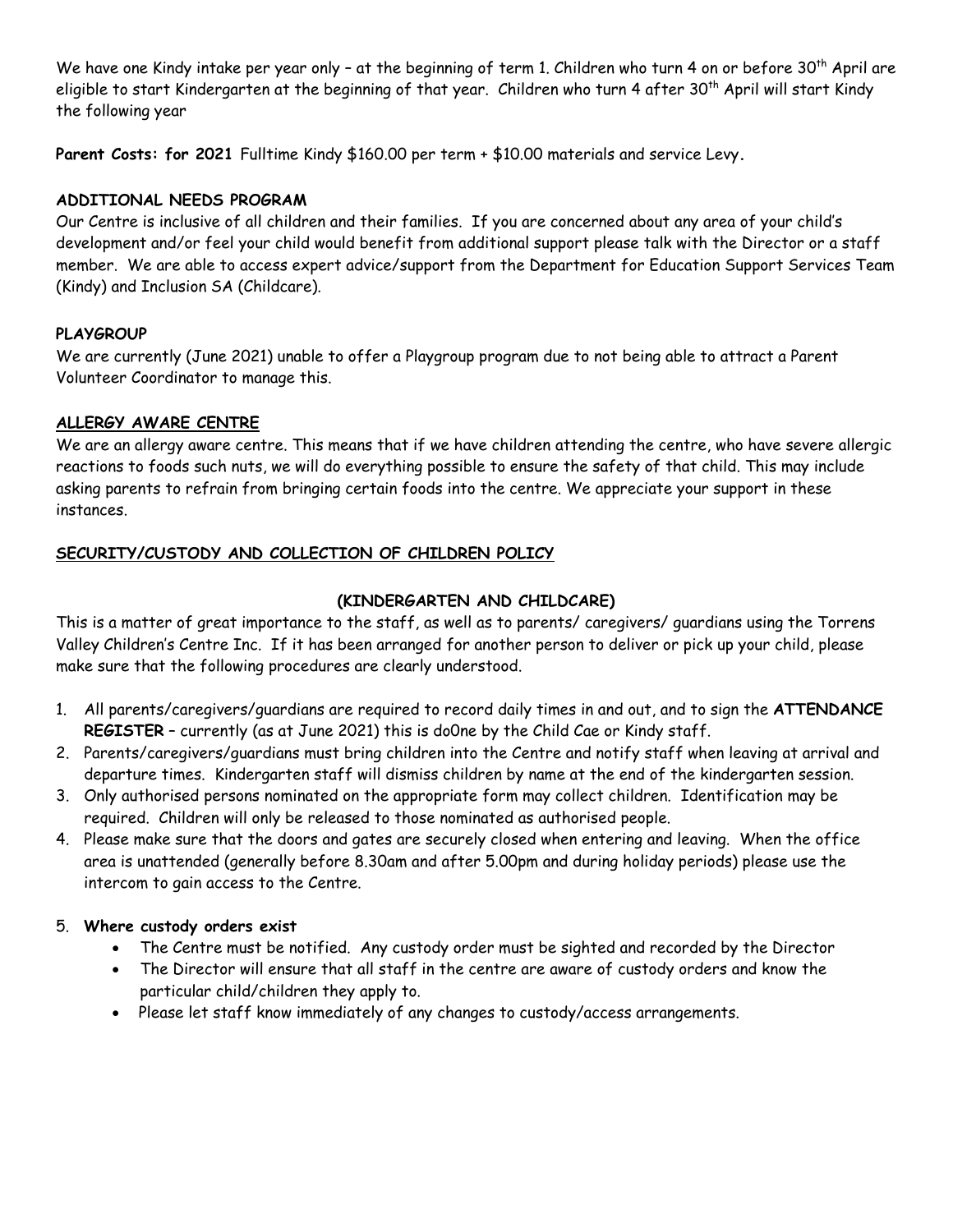# **THINGS TO BRING: PLEASE NAME ALL BELONGINGS**

### **CHILDCARE CHILDREN**

### **Children Under Two**

- Baby Bag
- Change of clothes (all named please)
- Milk bottles
- Hat (Legionnaire's or Broad brimmed) Terms 1 & 4 and whenever the UV rating is 3 or above
- Nutritional lunch in named plastic lunch box
- Fruit (for shared morning fruit)
- Snacks
- Dummies
- Comforter item A signed letter from a Medical Practitioner will be required if your child sleeps with a comforter item – Please ask an educator for our policy.

## **Children Over Two**

- Child Care Bag
- If child is toilet training, 8-10 spare sets of underwear and several spare sets of shorts/skirts/trousers etc
- Change of clothes
- Hat (Legionnaire's or Broad brimmed) term's 1 & 4 and whenever the UV Rating is 3 or above
- Nutritional lunch in named plastic or insulated lunch box
- Fruit (for shared morning fruit)
- Snacks

# **KINDERGARTEN CHILDREN**

- Kindy bag
- Change of clothes
- Hat (Legionnaire's or Broad brimmed) term's 1 & 4 and whenever the UV rating is 3 or above
- Nutritional lunch in named plastic or insulated lunchbox
- Piece of fruit/vegetable for morning snack (please pack in a separate container/leave loose in their bag
- A waterproof/rain coat in winter
- Rubber boots in winter (optional but encouraged)

# **PLEASE SEND YOUR CHILD IN WEATHER APPROPRIATE CLOTHING & FOOTWEAR. REMEMBER "**there is no such thing as bad weather, just bad clothing"

## **ITEMS FROM HOME**

It is preferred that children's own personal items are not brought into the Centre, other than those used for sleep time in childcare or to support transition from home into our centre (ie; special comforter item s). This will avoid the heartbreak that comes from possible damage and loss

# **CHILDREN'S CLOTHING**

It is recommended that children at childcare and kindergarten wear comfortable, practical play clothes. Older play clothes are best as messy activities are available. Easy to manage large buttons, zippers, press studs and elastic waisted pants will help increase the child's independence and confidence. Overalls are not suitable for children as they are difficult to change.

Good comfortable footwear suitable for safe climbing, running, jumping, etc should be worn. No thongs or "Crocs" please.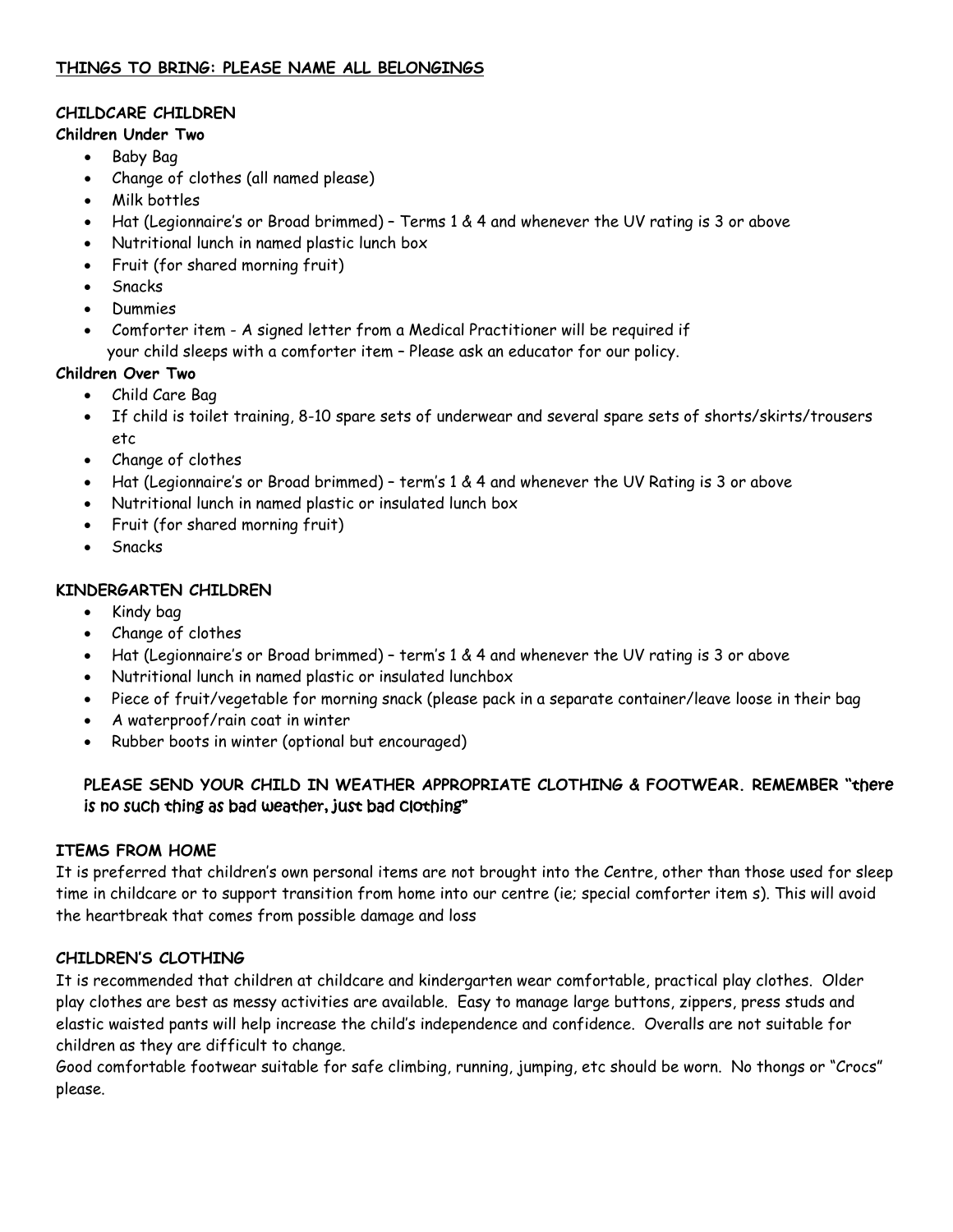The Centre is committed to following **Sunsmart** guidelines provided by The Cancer Council. Please see our **Sunsmart** Policy. Please note that when the UV rating is forecast for 3 or above, at any time of the year, children and adults are required to wear sunsmart (broad brimmed or legionnaires style) hats when engaging in any outside play and learning.

#### **SICKNESS AND INFECTIONS**

#### **MEDICAL FEES**

The Centre is not responsible or liable for any medical fees or other costs which may arise from medical treatment sought whilst your child is at the Centre, or as a result of your child being at the Centre

#### **AMBULANCE**

The Centre does not have ambulance cover. Parents are encouraged to consider taking out their own ambulance cover.

#### **MEDICATION POLICY**

INCLUDED IN INFORMATION PACK

#### **ILLNESS**

The Centre has very strict policies regarding illness and infection control, and does not have the facilities to care for children with a contagious/infectious illness - please refer to our **Immunisation/Infection Control Policy** in this pack for details about infectious diseases and the required length of time to exclude a child from the Centre.

Notices are placed on the front door advising families of any infectious illnesses within the community.

Staff may request a medical certificate before the child can be readmitted to the Centre after having an infectious illness.

## **REPORTING ABUSE AND NEGLECT**

We believe that all children have the right to feel safe. Under the Children's Protection Act, 1993 everyone who works with young children is legally required to make a notification to Families SA if they suspect that a child has been or is being abused or neglected. The staff at the centre undertakes regular training on their responsibilities in the identification and reporting of abuse.

## **EMERGENCY CONTACTS**

On enrolment parents are required to nominate two parties, who are not the parents, who have authority to be contacted in an emergency if staff are unable to contact the parents. If the contact and/or number details change for a specific session, please advise staff. (Permanent changes should be given in writing to Our Administrative Officer, Director or Assistant Director.)

**Please be sure that the Staff have an accurate contact number for all emergency contacts, including parents/guardians at all times.**

#### **EMERGENCY PROCEDURES:**

Our **Emergency Management Plan** is developed and reviewed annually.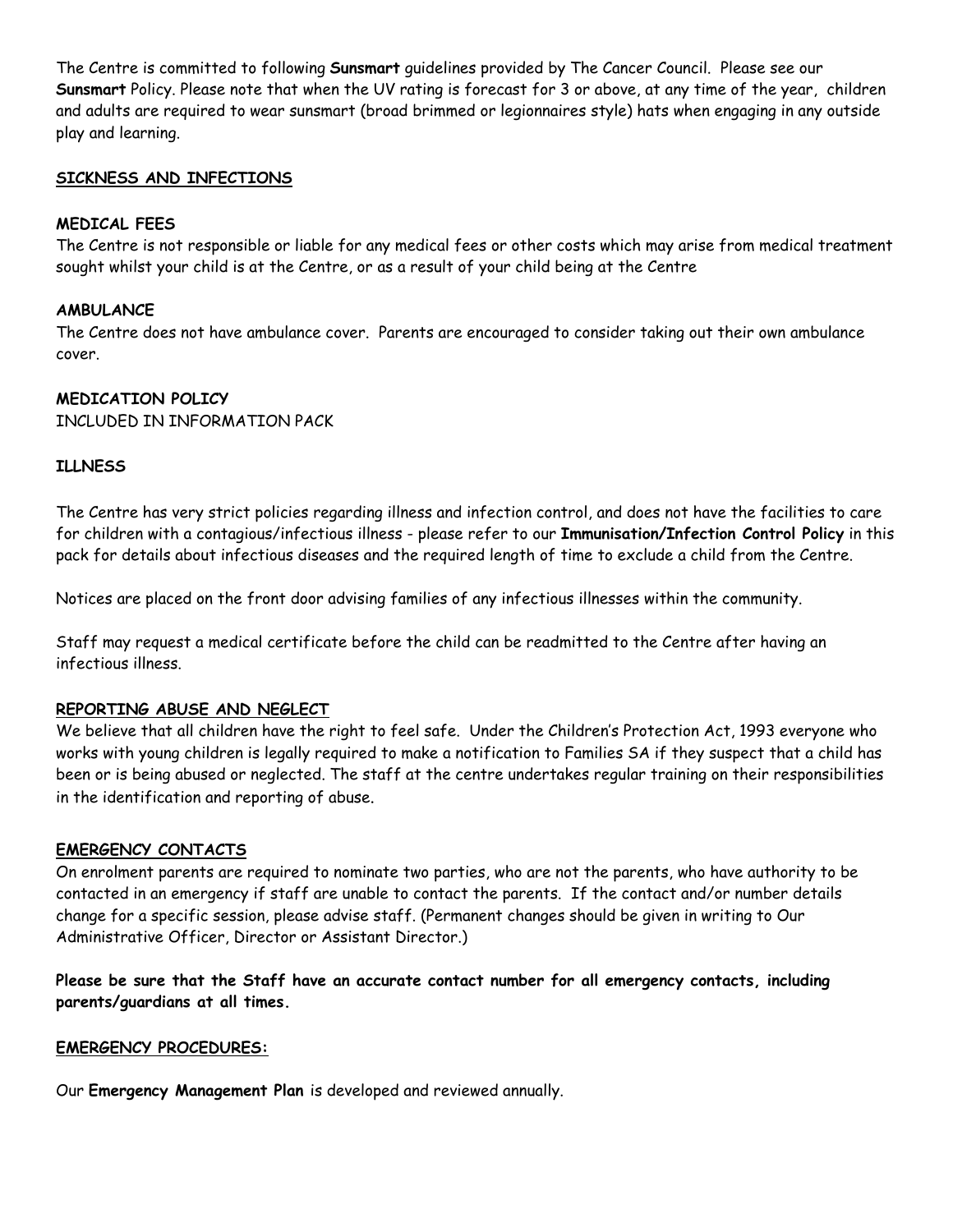**BUSHFIRE ACTION PLAN** - Torrens Valley Children's Centre will be **CLOSED** on days of **CATASTROPHIC FIRE DANGER.** We will notify you of the possibility of a day being rated as such, as soon as we are alerted by the CFS/DECD. If this rating is confirmed, we will be notified **after 4pm on the day before.** We will use our SMS communication system to notify the nominated parent. Please ensure that we have your current phone numbers and advise us of any changes to numbers or circumstances. Please see our current **Bushfire Action Plan** for detailed information. This plan is reviewed and updated at the beginning of each fire danger season.

# **ENROLLING AND SETTLING IN**

Each family wishing to enrol their child/children in childcare will be invited to visit the Centre. The Assistant Director or Administrative/Finance Officer will spend time showing the family the Centre, explaining how it functions, the policies, communication procedures and answer any questions they may have. Families are encouraged to bring their children for some induction/orientation visits prior to leaving their child in childcare. How quickly children settle into childcare varies depending on the child's age, prior experiences and personality. Please talk to the childcare staff if you are having difficulty settling your child into the care program.

Kindergarten families are encouraged to use the pre-entry program as an induction/orientation period, prior to commencing fulltime Kindy the following year. This program generally runs as one morning per week in the last four weeks of term 4. You will be notified of confirmed dates/times by the end of term 3.

# **ARRIVALS AND DEPARTURES**

We currently (June 2021) have restricted access to our centre. Any adult who enters the building must sign in using our QR code or via our paper record and wash their hands using soap and water provided. Social distancing of 1.5 mtrs between other adults must be maintained at all times.

Child Care families – we are able to offer the choice of:

- $\ddot{\phantom{1}}$  Dropping off and collecting their child/ren from the front entrance door. Please press the buzzer on the wall, adjacent the front door and a team member will greet/meet you at the door.
- Entering the building to drop off and /or collect the above protocols must be followed. Please note that parents/caregivers need to enter via the front door and exit via the side gate next to the carpark in the outdoor learning space.

Most of our child care families are currently choosing the first option as they find separation and settling into the day easier for their child this way. We also need to be aware that, during the current pandemic, we may ne to revert to no parent access to the building at any time

Kindy families – Due to the high volume of parent's/caregivers dropping off/collecting within a short time frame and the limits placed by only having one access point to the room, we are currently asking families drop off and collect their children at the front door. A Kindy team member will be at the door to greet your child in the mornings and have your child ready in the foyer at collection time. To ensure that this process runs smoothly and safely for all, ask that parents drop off/collect at the "staggered" times that will be allocated to you prior to your child starting pre-entry and fulltime Kindy. We are able to offer, via a booking system, a small number of parents to "stay and play" for a short time each morning!

Please always say goodbye to your child, no matter how distressing this may seem to you. It is important that your child knows that you are leaving and that you will return. It is very upsetting for your child to suddenly miss you, to look up for you only to discover that you have disappeared. Your child's trust in you falters, and subsequently separations may become more difficult. Staff will help you and your child at separation time.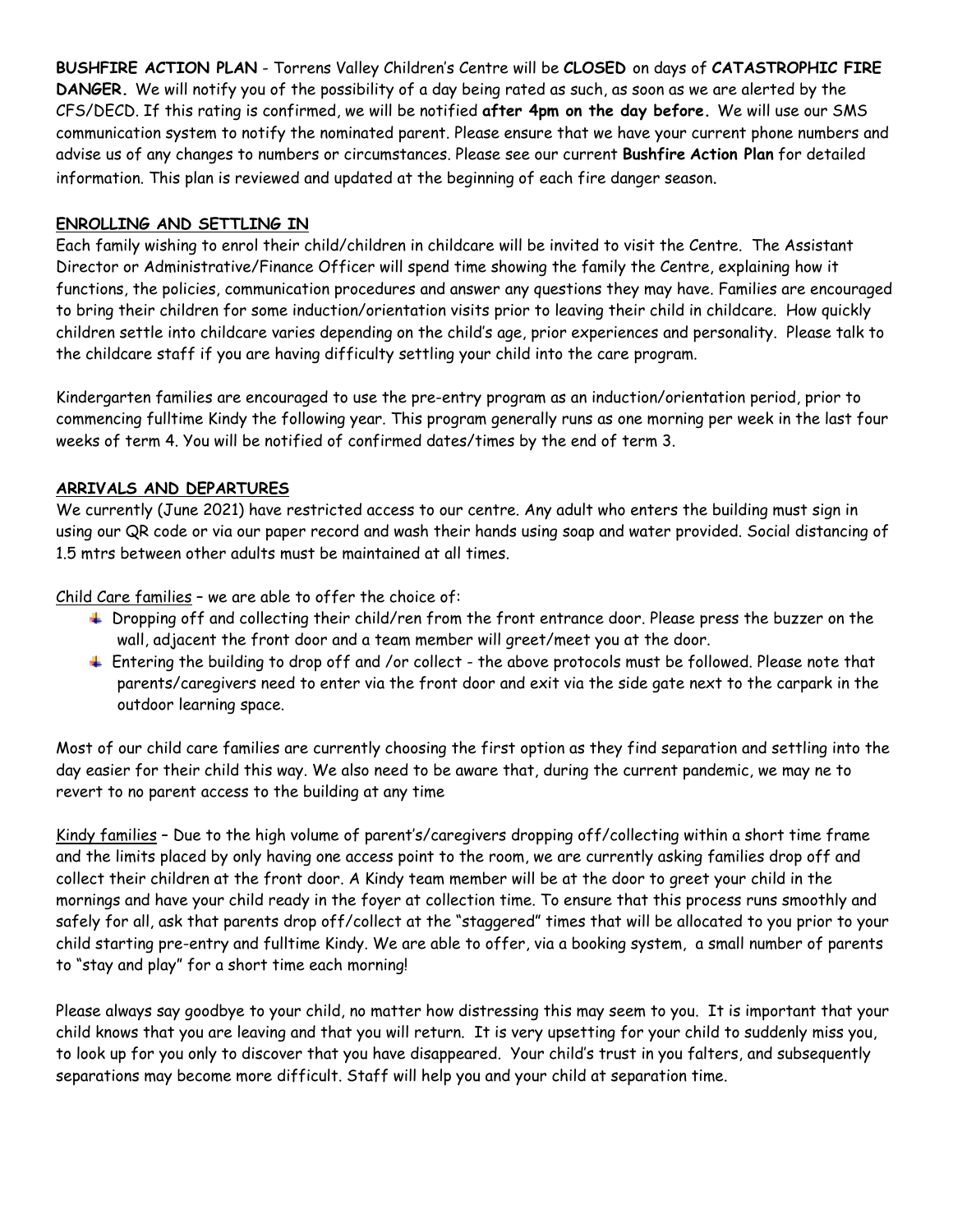# **COMMUNICATING WITH PARENTS**

There is a pocket system on the verandah by the front entrance door. Your child will have their name on a pocket. This is where accounts, newsletters, notices, etc will be made available to you. We also have a closed TVCC Facebook page that we encourage you to join. We have also introduced the *School Star App* as a means of communicating important centre information to you – i.e. in the event of an emergency arising, reminders about upcoming events, notification of an impending catastrophic fire day etc. It is not a "manned" app, so if you need to let us know something – i.e. your child will be absent or someone else is collecting them etc. please call us directly on

08 8389 1335.

Please hand any cash payments for fees etc. to a staff member at drop off/collection.

Newsletters are produced and distributed to each family on a regular basis. These provide information about the curriculum, reminders, news and forthcoming events. Please take time to read these newsletters. Fortnightly Programs are displayed on our whiteboard by the front entrance.

Staff are always happy to talk with you about your child's learning or any other concerns, questions you might have. At times, you may need to negotiate a suitable time with the staff member. There will be opportunities throughout your child's time at Kindy or Child Care for you to participate in a more formal conversation about your child's learning as part of our Assessment for Learning processes.

## **OUR CURRICULUM**

Our play based programs are based on the national **Belonging, Being, Becoming: The Early Years Learning Framework**. We observe, plan, evaluate and report against all children's learning using the Principles, Practices and Learning outcomes from this framework, which has been developed for children from birth to five years. Our vision is for all children to experience learning that is engaging and builds success for life.

We use this framework in partnership with our families, who are children's first and foremost educators, to develop learning programs that are responsive to children's ideas, interests, strengths & abilities.

The framework's five developmental learning goals are:

- 1. **Children have a strong sense of identity**
- 2. **Children are connected with and contribute to their world**
- 3. **Children have a strong sense of wellbeing**
- 4. **Children are confident and involved learners**
- 5. **Children are effective communicators**

#### **POLICIES**

The Governing Council/Management Committee, parents and staff have written and approved policy statements that provide guidelines for practices, procedures and standards that apply within the centre. As a Department of Education and Child Development Service, we operate within their Policy and Procedures.

Torrens Valley Children's Centre has the following policy and procedure statements:

- Asthma Policy
- Acceptance and Refusal of Authorisations Policy
- Allergy Aware Policy
- Bushfire Action Plan
- Centre Behaviour Code
- Children's Records and Privacy Principles